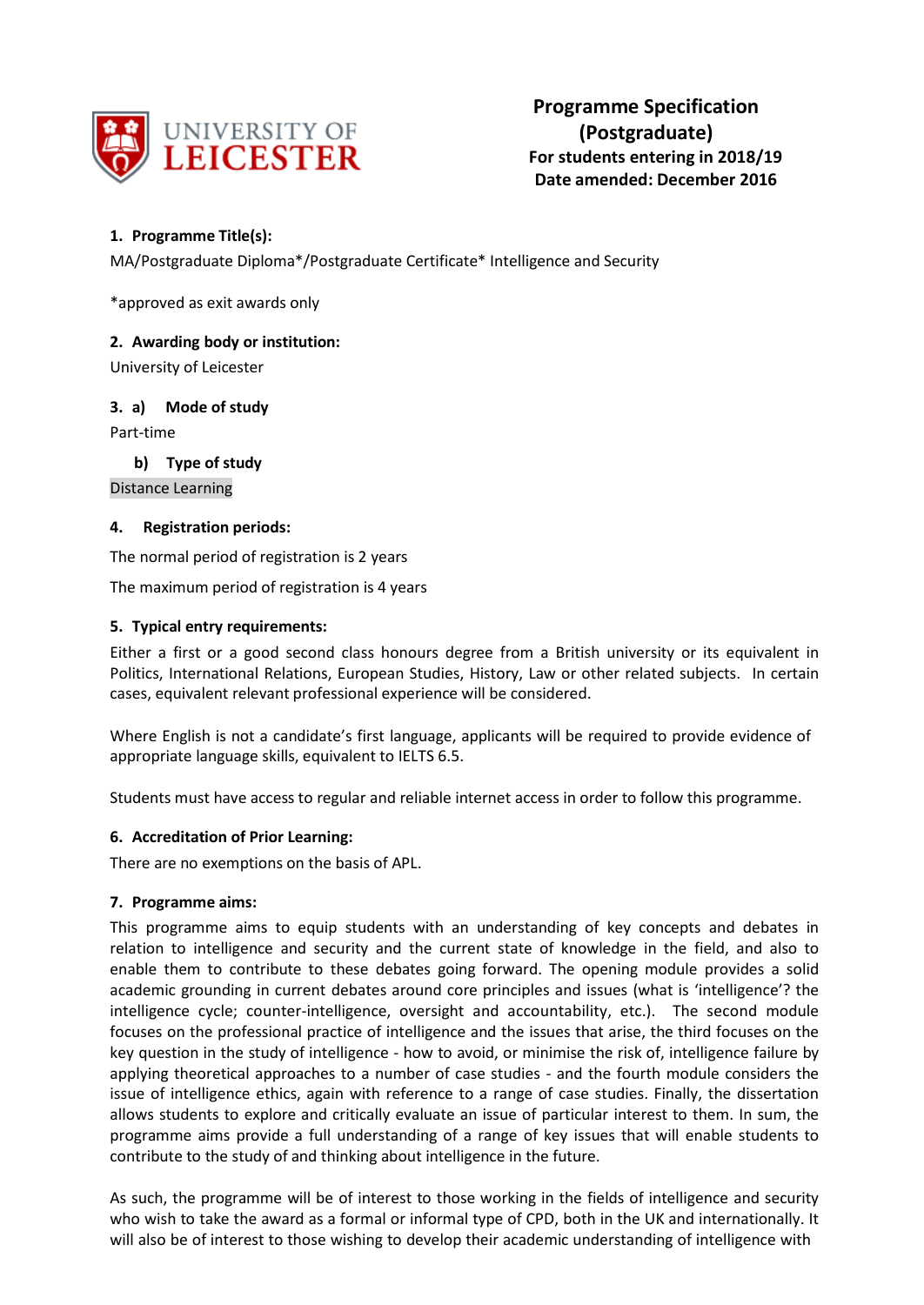academic backgrounds in Politics, International Relations, History, War Studies, Criminology, etc. and considering careers with an intelligence and security focus or dimension.

# **8. Reference points used to inform the programme specification:**

- QAA Quality Code <http://www.qaa.ac.uk/AssuringStandardsAndQuality/quality-code/Pages/default.aspx>
- QAA document on Master's degree characteristics (Jan 2010) [http://www.qaa.ac.uk/Publications/InformationAndGuidance/Pages/Masters-degree](http://www.qaa.ac.uk/Publications/InformationAndGuidance/Pages/Masters-degree-characteristics.aspx)[characteristics.aspx](http://www.qaa.ac.uk/Publications/InformationAndGuidance/Pages/Masters-degree-characteristics.aspx)
- QAA framework for higher education qualifications
- University of Leicester Learning and Teaching Strategy 2011-2016 **<http://www2.le.ac.uk/offices/sas2/quality/learnteach>**
- The University of Leicester Employability Strategy 2012-16 [\(http://www.le.ac.uk/offices/careers-new/information/cds/strategy](http://www.le.ac.uk/offices/careers-new/information/cds/strategy)
- Periodic Developmental Review (February 2014)

#### **9. Programme Outcomes:**

N.B. Programme outcomes specific to the MA are in bold, and those specific to the Postgraduate Certificate and Postgraduate Diploma are in italics.

| <b>Intended Learning</b>              | <b>Teaching and Learning</b>        | <b>How Demonstrated?</b>             |  |  |
|---------------------------------------|-------------------------------------|--------------------------------------|--|--|
| <b>Outcomes</b>                       | <b>Methods</b>                      |                                      |  |  |
|                                       | (a) Subject and Professional skills |                                      |  |  |
|                                       | <b>Knowledge</b>                    |                                      |  |  |
| Graduates should have a detailed      | Guided private study; directed      | A range of on-line activities (E-    |  |  |
| knowledge<br>critical<br>and          | reading; electronic seminar/forum;  | tivities) including online           |  |  |
| appreciation of the key literature    | essay commentary/feedback; and      | presentations, podcasts, interactive |  |  |
| debates<br>relating<br>and<br>to      | independent research                | message boards and Wikis;            |  |  |
| intelligence and security.            |                                     | literature reviews; research         |  |  |
|                                       |                                     | proposals; essays; dissertation.     |  |  |
|                                       |                                     | A range of on-line activities (E-    |  |  |
|                                       |                                     | tivities) including online           |  |  |
|                                       |                                     | presentations, podcasts, interactive |  |  |
|                                       |                                     | message boards and Wikis; literature |  |  |
|                                       |                                     | reviews; essays.                     |  |  |
|                                       | <b>Concepts</b>                     |                                      |  |  |
| Graduates should<br>possess<br>an     | Guided private study; directed      | A range of on-line activities (E-    |  |  |
| understanding of key concepts         | reading; electronic seminar/forum;  | tivities) including online           |  |  |
| intelligence<br>relating<br>to<br>and | essay commentary/feedback; and      | presentations, podcasts, interactive |  |  |
| security, and be able to identify     | independent research                | message boards and Wikis;            |  |  |
| and critique a range of positions     |                                     | literature reviews; research         |  |  |
| within key debates.                   |                                     | proposals; essays; dissertation.     |  |  |
|                                       |                                     | A range of on-line activities (E-    |  |  |
|                                       |                                     | tivities) including online           |  |  |
|                                       |                                     | presentations, podcasts, interactive |  |  |
|                                       |                                     | message boards and Wikis; literature |  |  |
|                                       |                                     | reviews; essays.                     |  |  |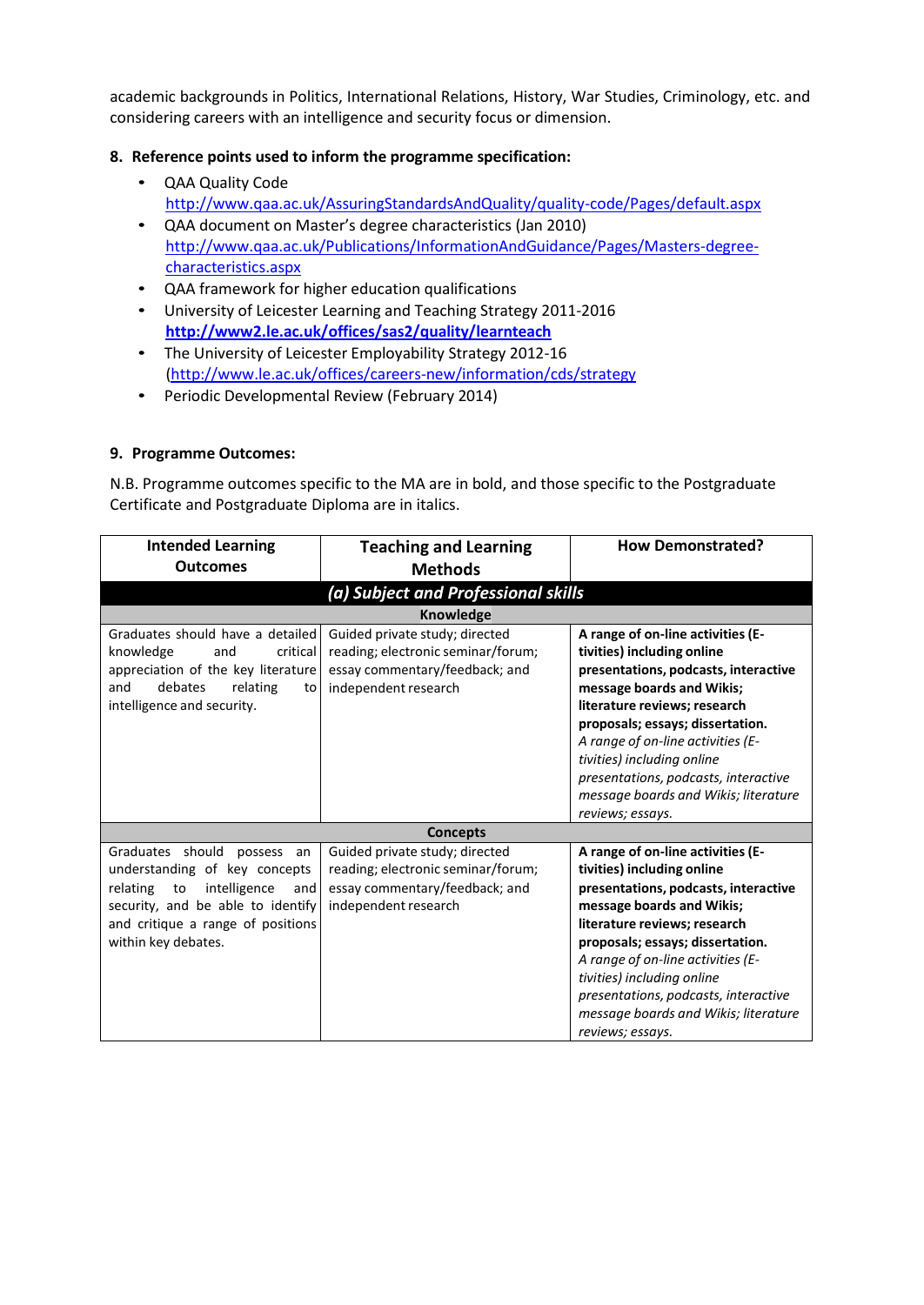| <b>Intended Learning</b>                                                                                                                                                                                                                                                                                                                                    | <b>Teaching and Learning</b>                                                                                                   | <b>How Demonstrated?</b>                                                                                                                                                                                                                                                                                                                                                        |
|-------------------------------------------------------------------------------------------------------------------------------------------------------------------------------------------------------------------------------------------------------------------------------------------------------------------------------------------------------------|--------------------------------------------------------------------------------------------------------------------------------|---------------------------------------------------------------------------------------------------------------------------------------------------------------------------------------------------------------------------------------------------------------------------------------------------------------------------------------------------------------------------------|
| <b>Outcomes</b>                                                                                                                                                                                                                                                                                                                                             | <b>Methods</b>                                                                                                                 |                                                                                                                                                                                                                                                                                                                                                                                 |
|                                                                                                                                                                                                                                                                                                                                                             | <b>Techniques</b>                                                                                                              |                                                                                                                                                                                                                                                                                                                                                                                 |
| Mastery of key theories and<br>concepts, methodological tools<br>and bibliographic, writing and<br>critical skills<br>Mastery of key theories and<br>concepts, methodological tools<br>and bibliographic, writing and<br>critical skills                                                                                                                    | Guided private study; directed<br>reading; electronic seminar/forum;<br>essay commentary/feedback; and<br>independent research | A range of on-line activities (E-<br>tivities) including online<br>presentations, podcasts, interactive<br>message boards and Wikis;<br>literature reviews; research<br>proposals; essays; dissertation.<br>A range of on-line activities (E-<br>tivities) including online<br>presentations, podcasts, interactive<br>message boards and Wikis; literature<br>reviews; essays. |
|                                                                                                                                                                                                                                                                                                                                                             | <b>Critical analysis</b>                                                                                                       |                                                                                                                                                                                                                                                                                                                                                                                 |
| Ability to identify and apply<br>relevant concepts and techniques<br>with independence and rigour                                                                                                                                                                                                                                                           | Guided private study; essay<br>commentary/feedback; and<br>independent research                                                | A range of on-line activities (E-<br>tivities) including online<br>presentations, podcasts, interactive<br>message boards and Wikis;<br>literature reviews; research<br>proposals; essays; dissertation<br>A range of on-line activities (E-<br>tivities) including online<br>presentations, podcasts, interactive<br>message boards and Wikis; literature<br>reviews; essays.  |
|                                                                                                                                                                                                                                                                                                                                                             | Presentation                                                                                                                   |                                                                                                                                                                                                                                                                                                                                                                                 |
| Ability to organise research<br>material in a manner appropriate<br>to the medium that is to be<br>assessed; to distinguish between<br>relevant and non-relevant<br>material; to write up and deliver<br>written work to a professional<br>standard                                                                                                         | Guided private study; essay<br>commentary/feedback; and<br>independent research                                                | Essay plans; dissertation outline;<br>dissertation<br><b>Essay plans</b>                                                                                                                                                                                                                                                                                                        |
|                                                                                                                                                                                                                                                                                                                                                             | <b>Appraisal of evidence</b>                                                                                                   |                                                                                                                                                                                                                                                                                                                                                                                 |
| Ability to assess the relevance<br>and evaluate the quality of a<br>substantial range of primary<br>sources and secondary literature<br>Ability to mount and sustain an<br>independent level of inquiry at<br>an advanced level<br>Ability to assess the relevance<br>and evaluate the quality of a<br>range of primary sources and<br>secondary literature | Guided private study; independent<br>research                                                                                  | A range of on-line activities (e-<br>tivities) including online<br>presentations, podcasts, interactive<br>message boards and wikis; literature<br>reviews; research proposals; essay;<br>dissertation<br>A range of on-line activities (e-<br>tivities) including online<br>presentations, podcasts, interactive<br>message boards and wikis; literature<br>reviews; essay     |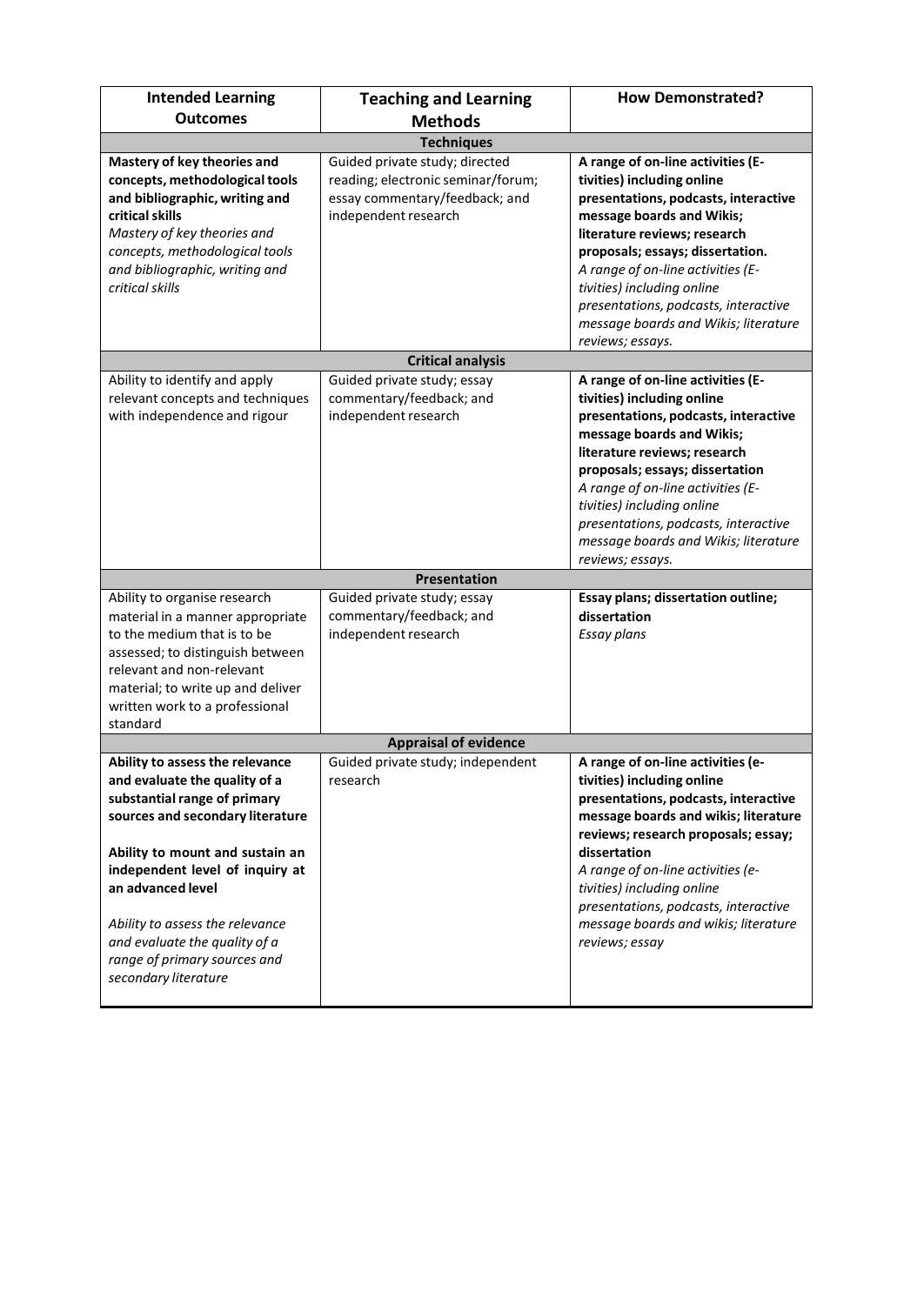| <b>Intended Learning</b>                                                                                                                                                                                                                                                                                                                                                                                                                                                                                                                         | <b>Teaching and Learning</b>                                                                                                                                                                                               | <b>How Demonstrated?</b>                                                                                                                                             |  |  |
|--------------------------------------------------------------------------------------------------------------------------------------------------------------------------------------------------------------------------------------------------------------------------------------------------------------------------------------------------------------------------------------------------------------------------------------------------------------------------------------------------------------------------------------------------|----------------------------------------------------------------------------------------------------------------------------------------------------------------------------------------------------------------------------|----------------------------------------------------------------------------------------------------------------------------------------------------------------------|--|--|
| <b>Outcomes</b>                                                                                                                                                                                                                                                                                                                                                                                                                                                                                                                                  | <b>Methods</b>                                                                                                                                                                                                             |                                                                                                                                                                      |  |  |
| (b) Transferable skills                                                                                                                                                                                                                                                                                                                                                                                                                                                                                                                          |                                                                                                                                                                                                                            |                                                                                                                                                                      |  |  |
|                                                                                                                                                                                                                                                                                                                                                                                                                                                                                                                                                  | <b>Research skills</b>                                                                                                                                                                                                     |                                                                                                                                                                      |  |  |
| Ability to: plan research projects,<br>and locate, extract, produce and<br>analyse relevant evidence;<br>conduct significant background<br>research and literature surveys;<br>organise and marshal evidence<br>and report on findings; analyse<br>complex ideas and competing<br>viewpoints; and construct<br>informed critical arguments at<br>an advanced level<br>Ability to: locate, extract, produce<br>and analyse relevant evidence for<br>essays; organise and marshal<br>evidence and report on findings;<br>analyse complex ideas and | <b>Online resource-based learning;</b><br>study-skills activities; directed critical<br>reading of research methods<br>literature; dissertation supervision<br>Online resource-based learning; study-<br>skills activities | Essay plans; dissertation outline;<br>essays; dissertation<br>Essay plans; essays                                                                                    |  |  |
| competing viewpoints; and<br>construct informed critical                                                                                                                                                                                                                                                                                                                                                                                                                                                                                         |                                                                                                                                                                                                                            |                                                                                                                                                                      |  |  |
| arguments                                                                                                                                                                                                                                                                                                                                                                                                                                                                                                                                        |                                                                                                                                                                                                                            |                                                                                                                                                                      |  |  |
|                                                                                                                                                                                                                                                                                                                                                                                                                                                                                                                                                  | <b>Communication skills</b>                                                                                                                                                                                                |                                                                                                                                                                      |  |  |
| Ability to: respond with focus and<br>clarity to written questions; write<br>clearly and concisely; make<br>effective use of graphical and<br>statistical summaries, where<br>appropriate; produce properly<br>structured, clear essays and<br>dissertations.<br>Ability to: respond with focus and<br>clarity to written questions; write<br>clearly and concisely; make<br>effective use of graphical and<br>statistical summaries, where<br>appropriate; produce properly<br>structured clear essays.                                         | Guided private study; essay<br>commentary/feedback; electronic<br>seminar/forum; and independent<br>research                                                                                                               | Essay plans and dissertation outline;<br>essays; dissertation; participation in<br>on-line activities<br>Essay plans; essays; participation in<br>on-line activities |  |  |
|                                                                                                                                                                                                                                                                                                                                                                                                                                                                                                                                                  | Data presentation                                                                                                                                                                                                          |                                                                                                                                                                      |  |  |
| Ability to synthesise research<br>data into coherent and sustained<br>arguments using appropriate IT<br>resources                                                                                                                                                                                                                                                                                                                                                                                                                                | Online resource-based learning (e.g.<br>use of EU documentation); electronic<br>seminar/forum; independent research                                                                                                        | Use of numerical evidence in support<br>of activity such as an essay where<br>relevant                                                                               |  |  |
|                                                                                                                                                                                                                                                                                                                                                                                                                                                                                                                                                  | <b>Information technology</b>                                                                                                                                                                                              |                                                                                                                                                                      |  |  |
| Advanced ability to retrieve and<br>present information using<br>appropriate information<br>technology, for example,<br>bibliographic software, data<br>archives, data analysis software<br>Ability to retrieve and present<br>information using appropriate<br>information technology, for<br>example, bibliographic software,<br>data archives, data analysis<br>software                                                                                                                                                                      | Induction; online resource-based<br>learning; e-tivities                                                                                                                                                                   | Use of Blackboard and participation<br>in on-line activities; essays;<br>dissertation<br>Use of Blackboard and participation<br>in on-line activities; essays        |  |  |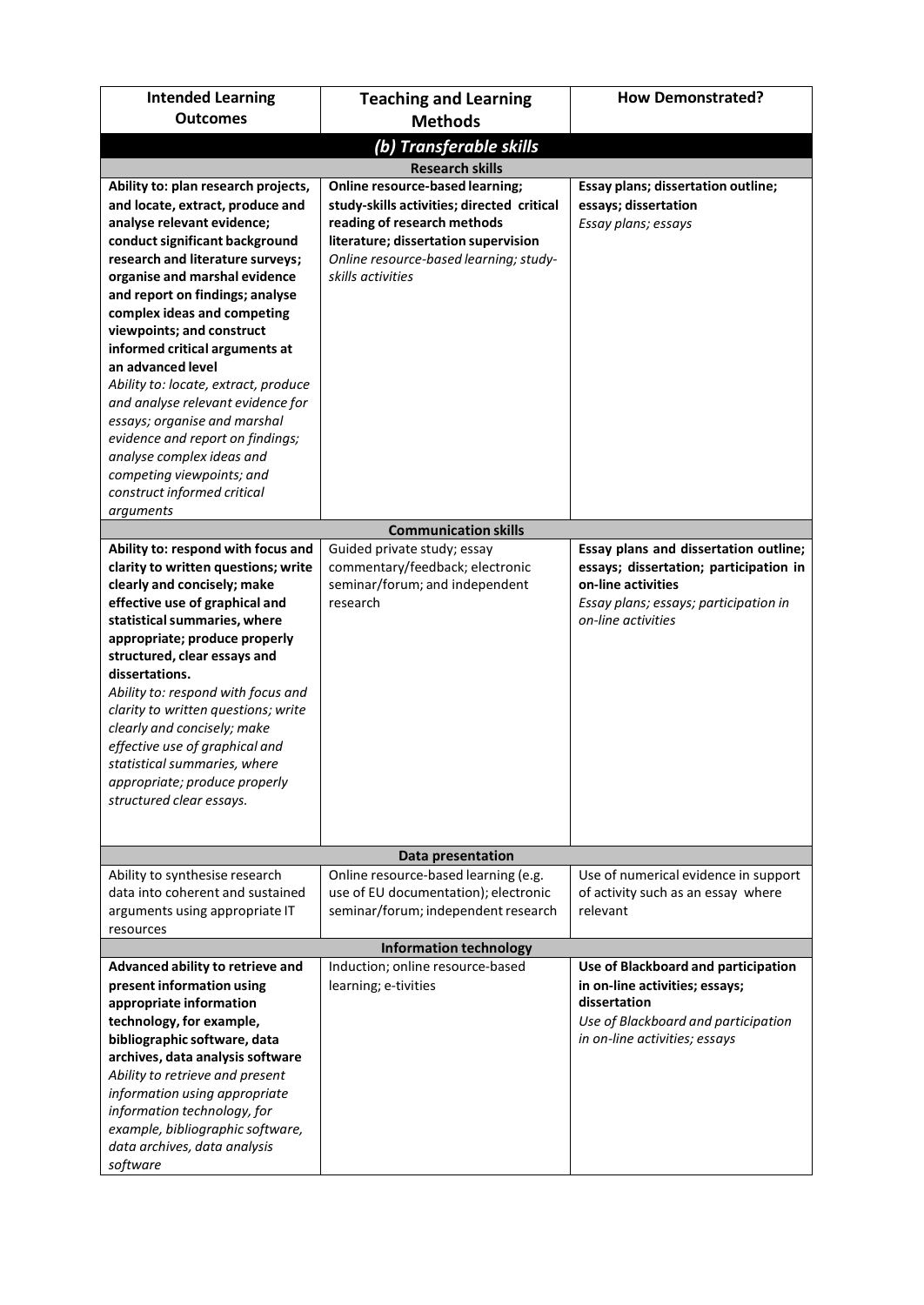| <b>Intended Learning</b>            | <b>Teaching and Learning</b>           | <b>How Demonstrated?</b>              |  |
|-------------------------------------|----------------------------------------|---------------------------------------|--|
| <b>Outcomes</b>                     | <b>Methods</b>                         |                                       |  |
|                                     | <b>Problem solving</b>                 |                                       |  |
| Ability to identify, investigate,   | Guided private study; online resource- | Essay; dissertation; participation in |  |
| analyse, formulate and advocate     | based learning; electronic             | on-line activities                    |  |
| solutions to problems               | seminar/forum                          | Essay; participation in on-line       |  |
|                                     |                                        | activities                            |  |
|                                     | <b>Working relationships</b>           |                                       |  |
| Ability to work collaboratively as  | Electronic seminar/forum;              | Participation in on-line activities:  |  |
| part of a team. Knowing how and     | dissertation supervision               | message boards and Wikis              |  |
| when to draw on the knowledge       | Electronic seminar/forum               |                                       |  |
| and expertise of others; ability to |                                        |                                       |  |
| contribute and comment on ideas     |                                        |                                       |  |
| in learning groups                  |                                        |                                       |  |
|                                     | <b>Managing learning</b>               |                                       |  |
| Management of an extensive          | Guided private study; independent      | <b>Essays; dissertation; Personal</b> |  |
| literature and familiarisation with | research; dissertation supervision;    | <b>Development Planning</b>           |  |
| key issues and concepts             | career management training             | <b>Essays; Personal Development</b>   |  |
|                                     | Guided private study; independent      | Planning                              |  |
| Ability to plan and implement       | research; career management training   |                                       |  |
| tasks and manage work-loads         |                                        |                                       |  |
|                                     |                                        |                                       |  |
| <b>Career management</b>            |                                        |                                       |  |
| Ability to take charge of one's     | Personal Tutor System; PDP training    | Personal Development Planning         |  |
| own progress and development        | (on-line)                              |                                       |  |
|                                     |                                        |                                       |  |
| Reflection on one's strengths,      |                                        |                                       |  |
| interests, motivations and skills;  |                                        |                                       |  |
| recognition of one's                |                                        |                                       |  |
| achievements                        |                                        |                                       |  |

# **10. Special features:**

The programme has been constructed to complement the Department's existing DL MA degrees, which build on the University's Learning Innovation Strategy, and are subject to on-going collaborative development with Learning Design, CDDU, and Institute of Learning Innovation. The programme is based on a social constructivist learning model.

The programme is designed to meet the requirements both of those seeking to study intelligence and security as a formal or informal form of CPD and those who wish to pursue the academic study of intelligence and security within a social science framework as an extension of their earlier studies. In short, it provides a solid social science framework for studying and understanding intelligence that is also relevant to career development in a range of professional contexts.

# **11. Indications of programme quality:**

- Departmental expertise in delivering a range of DL MA programmes in the broad area of international security;
- The programme is underpinned by staff expertise and publications in the area;
- Consistent, positive feedback from current and former students;
- High levels of student retention on existing DL MA programmes;
- Consistently positive feedback from external examiners, for example, relating to the quality of student work.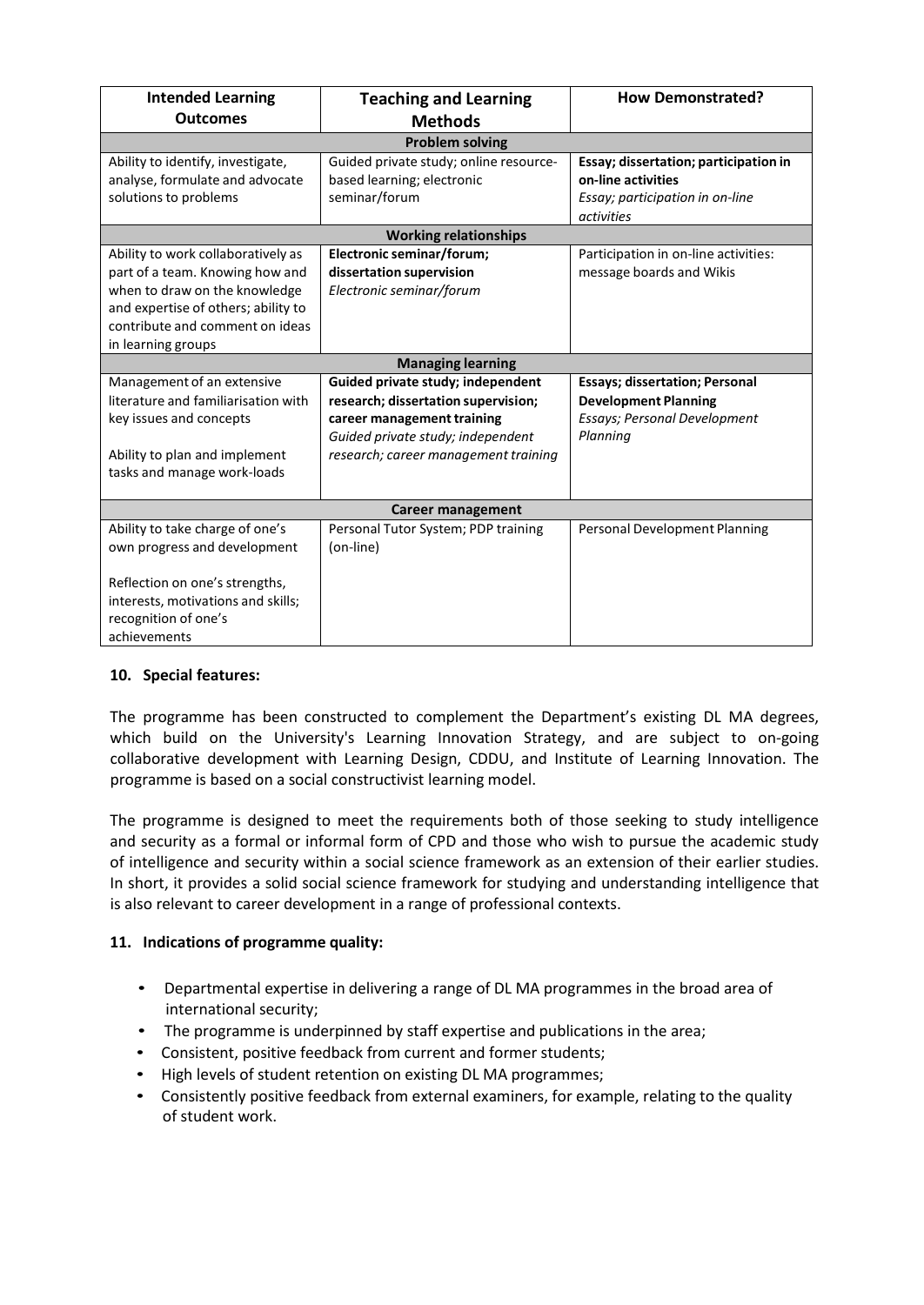#### **12. Scheme of Assessment**

The programme structure is in accordance with Senate Regulation 6: Regulations [governing taught](http://www2.le.ac.uk/offices/sas2/regulations/general-regulations-for-taught-programmes) [postgraduate](http://www2.le.ac.uk/offices/sas2/regulations/general-regulations-for-taught-programmes) programmes of study and comprises of 120 taught credits and a 60 credit dissertation.

#### **13. Progression points**

As defined in Senate Regulation 6: [Regulations governing taught](http://www2.le.ac.uk/offices/sas2/regulations/general-regulations-for-taught-programmes) postgraduate programmes of study

Students are required to complete the first module of the named programme though in accordance with the new regulations they can still progress to the following module if they do not successfully complete it.

Board of Examiners in February and August confirm that students have satisfactorily completed four 30-credit modules and may progress to completing their dissertation.

#### **14. Rules relating to re-sits or re-submissions:**

As defined in Senate Regulation 6: [Regulations governing taught](http://www2.le.ac.uk/offices/sas2/regulations/general-regulations-for-taught-programmes) postgraduate programmes of study

#### **15. Additional information** [e.g. timetable for admissions]

N/A

#### **16. External Examiners:**

The details of the External Examiner(s) for this programme and the most recent External Examiners' reports can be found [here.](https://exampapers.le.ac.uk/xmlui/handle/123456789/227)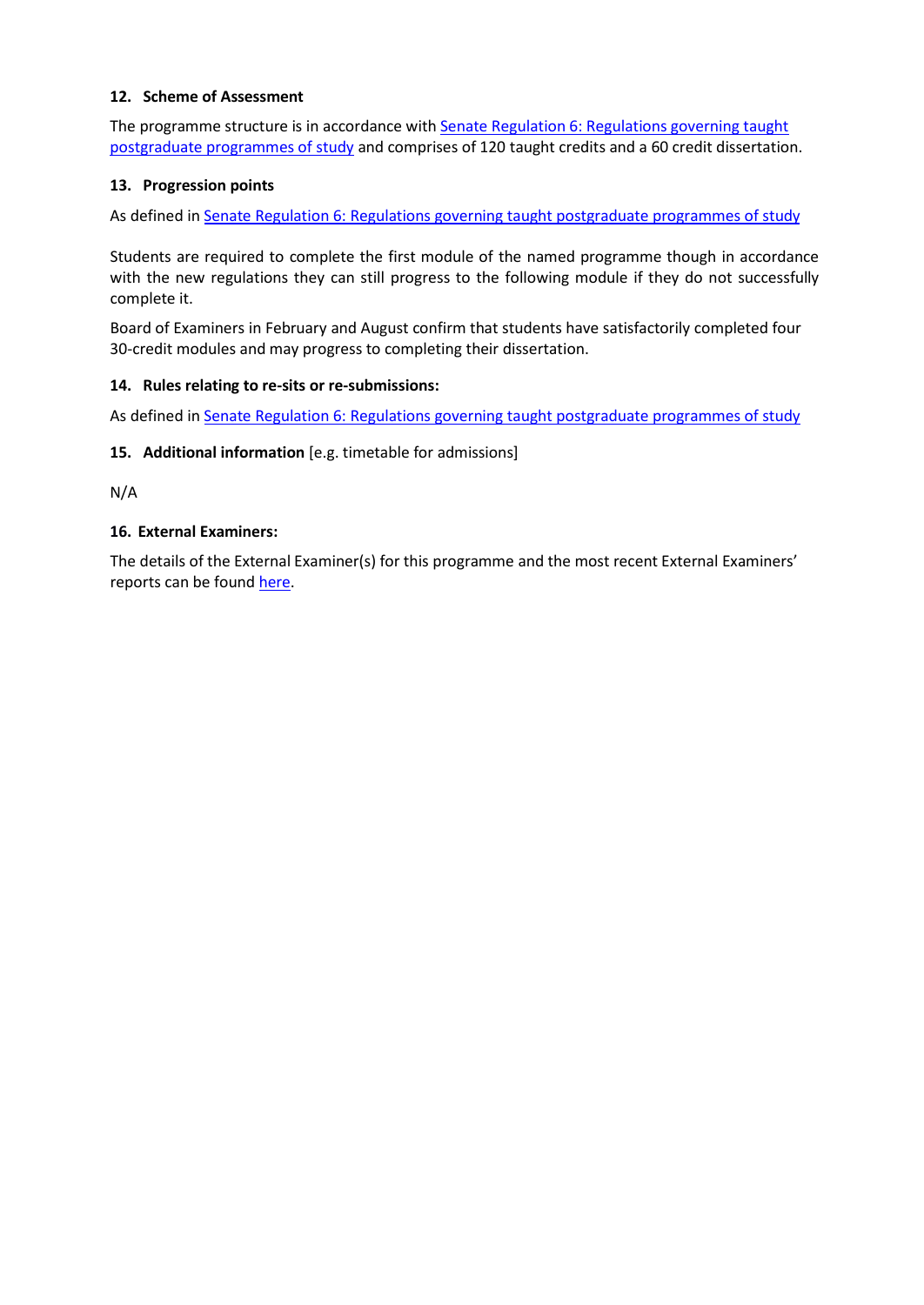#### **Appendix 1: Programme structure** (programme regulations)

For the award of MA, students must complete the four core 30 credit taught modules and a 12- 15,000 word dissertation worth 60 credits. For the exit award of Postgraduate Diploma students must complete four 30 credit taught modules, and for the exit award of Postgraduate Certificate, two 30 credit taught modules.

| <b>Module Code</b> | <b>Module Name</b>                     | Core or<br><b>Optional</b><br>Module |
|--------------------|----------------------------------------|--------------------------------------|
| PL7540             | Intelligence: Key Concepts and Debates | C                                    |
| PL7541             | Intelligence Techniques and Tradecraft |                                      |
| PL7542             | Intelligence Failure                   | C                                    |
| PL7543             | Intelligence Ethics                    | C                                    |
| PL7053             | <b>MA Dissertation</b>                 |                                      |

#### **Structure of first module: 14 Week Semester Structure**

#### **10 weeks of subject-specific reading and forum debate is accompanied by the following e-tivities:**

| E-tivities<br>(Activities) | <b>E-tivity Description</b>     | <b>Module</b><br>Weighting | <b>Duration</b><br>(days) | <b>Weekly Reading</b><br>(Weeks 1-10) |
|----------------------------|---------------------------------|----------------------------|---------------------------|---------------------------------------|
| E <sub>1</sub>             | <b>Access and Socialisation</b> | O                          |                           | Week 1                                |
| E2                         | Accessing e-resources           |                            | 15                        | Weeks 2-3                             |
| E <sub>3</sub>             | <b>Good Academic Practice</b>   | 0                          | 3                         | Week 4                                |
| E4                         | <b>Essay Plan</b>               |                            | 20                        | Weeks 4-7                             |
| E <sub>5</sub>             | Critical Analysis - Part 1      | O                          |                           | <b>Week 7-8</b>                       |
|                            | Critical Analysis - Part 2      | 20%                        | 14                        | Weeks 8-10                            |
| E <sub>6</sub>             | Essay (Final)                   | 80%                        | 32                        | <b>Weeks 10-14</b>                    |

#### **Structure of subsequent modules: 14 Week Semester Structure**

#### **10 weeks of subject-specific reading and forum debate is accompanied by the following e-tivities:**

| E-tivities<br>(Activities) | <b>E-tivity Description</b>                    | <b>Module</b><br>Weighting | <b>Duration</b><br>(days) | <b>Weekly Reading</b><br>(Weeks 1-10) |
|----------------------------|------------------------------------------------|----------------------------|---------------------------|---------------------------------------|
| E <sub>1</sub>             | Access, socialisation and<br>reflection        | $\Omega$                   | 3                         | Week 1                                |
| E2                         | Constructing an argument<br>plan (peer review) | $\Omega$                   |                           | Weeks 1-2                             |
| E <sub>3</sub>             | <b>Critical Analysis</b>                       | 20%                        | 21                        | Weeks 3-5                             |
| E4                         | <b>Essay Plan</b>                              | 0                          | 14                        | Weeks 6-7                             |
| E <sub>5</sub>             | Engaging with texts                            | ი                          | 14                        | Weeks 8-9                             |
| E <sub>6</sub>             | Essay (Final)                                  | 80%                        | 32                        | <b>Weeks 10-14</b>                    |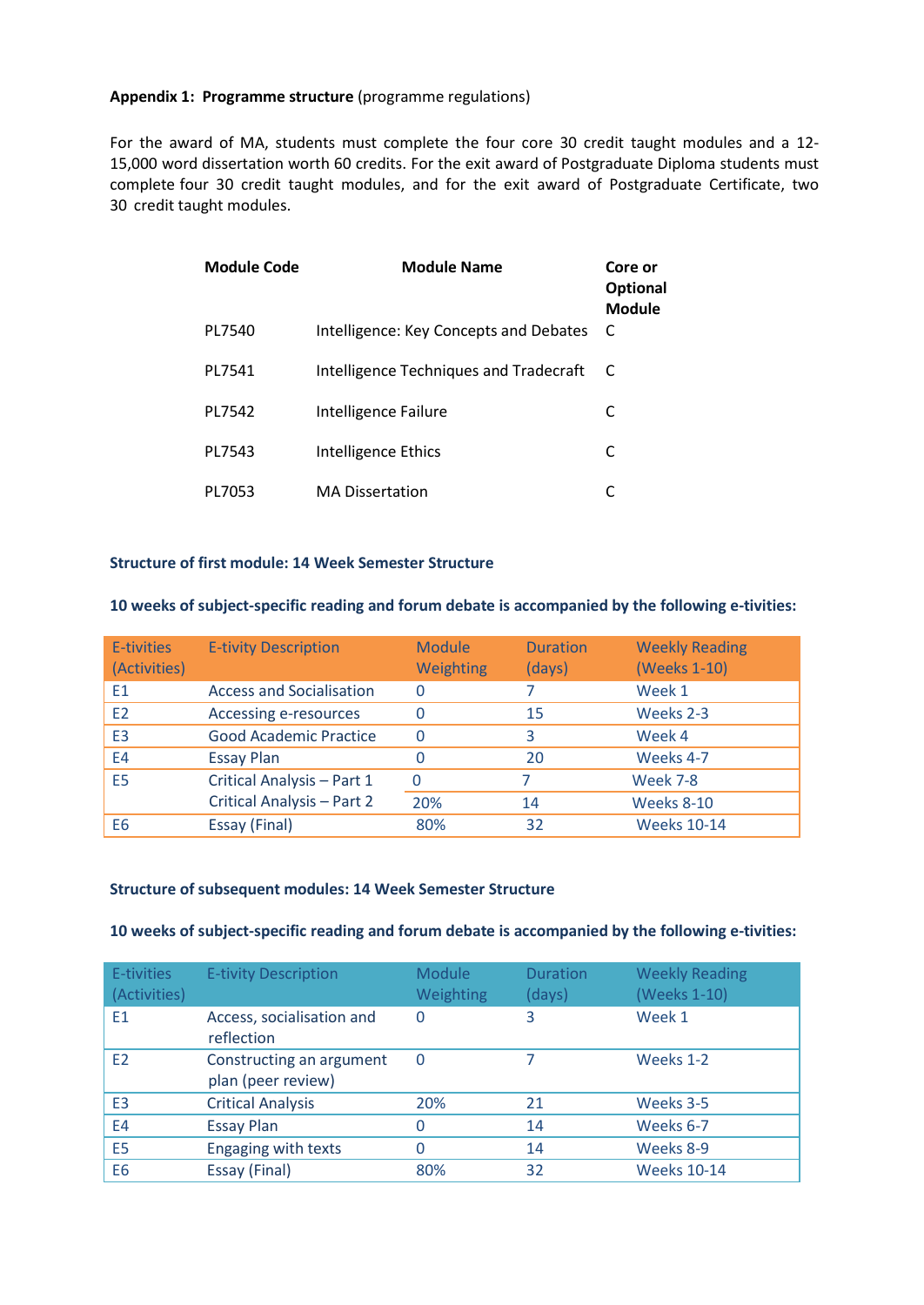#### **Distance Learning Teaching**

Distance Learning Modules in the Department of Politics & International Relations are taught entirely through our Virtual Learning Environment, Blackboard. Each week for ten weeks students are given a reading list accompanied by questions or exercises designed by the Course Convenor to help them critically engage with that literature. Students are encouraged to discuss and debate their reading on the online forums. An Associate Tutor supports these forum discussions though e-moderation. Accompanying weekly reading and discussion are six E-tivities. E-tivities are designed to build a supportive online community of students as well as develop scholarly skills. E-tivities take them form of formative and summative assessments designed to complement and support subject specific learning objectives by promoting key academic skills using subject specific materials. Students are guided through these E-tivities and the module as a whole by their Associate Tutor who is available in the online forums or via email. Course Convenors provide all learning materials and offer detailed feedback on all essay plans and essays. Online feedback is provided after each E-tivity and continuous support is available from the DL Personal Tutor.

Having completed the six E-tivities that comprise the first module students should be able to:

- Contribute to forums
- Search for electronic library materials
- Identify and evaluate appropriate academic articles
- Compile and present a bibliography
- Understand why and how we reference academic writing
- Understand what plagiarism is and how to avoid it
- Learn about good essay writing techniques
- Plan an essay
- Critically engage with texts
- Produce an article review (1,200 words) worth 20% of the module mark
- Write a 5,000 word essay worth 80% of the module mark.

In addition the E-tivities of the following modules enable students to:

- Reflect on their previous learning experiences and develop their learning practice.
- Identify and evaluate the over-all argument and supporting arguments made by another author
- Reflect on what constitutes good structure in academic writing
- Develop their critical analysis skills (produce an article review of 1,200 words) worth 20% of the module mark.
- Develop their essay writing skills (write a 5,000 word essay worth 80% of the module mark).

Politics and IR Distance Learning courses encourage active enquiry-based learning rather than simply transmitting information to students and facilitate independent knowledge production by supporting and encouraging dialogue between students, Associate Tutors and Course Convenors as well as more importantly - amongst students themselves.

Our DL programme has been designed and developed in collaboration with learning technologists from the Course Development and Design Unit.

#### **Suspension of Studies**

*The following information is given to students in the MADL Student Handbook:*

As a distance learning student, you will probably be combining the challenge of study with the demands of work and family life. The University does permit therefore a suspension of studies for up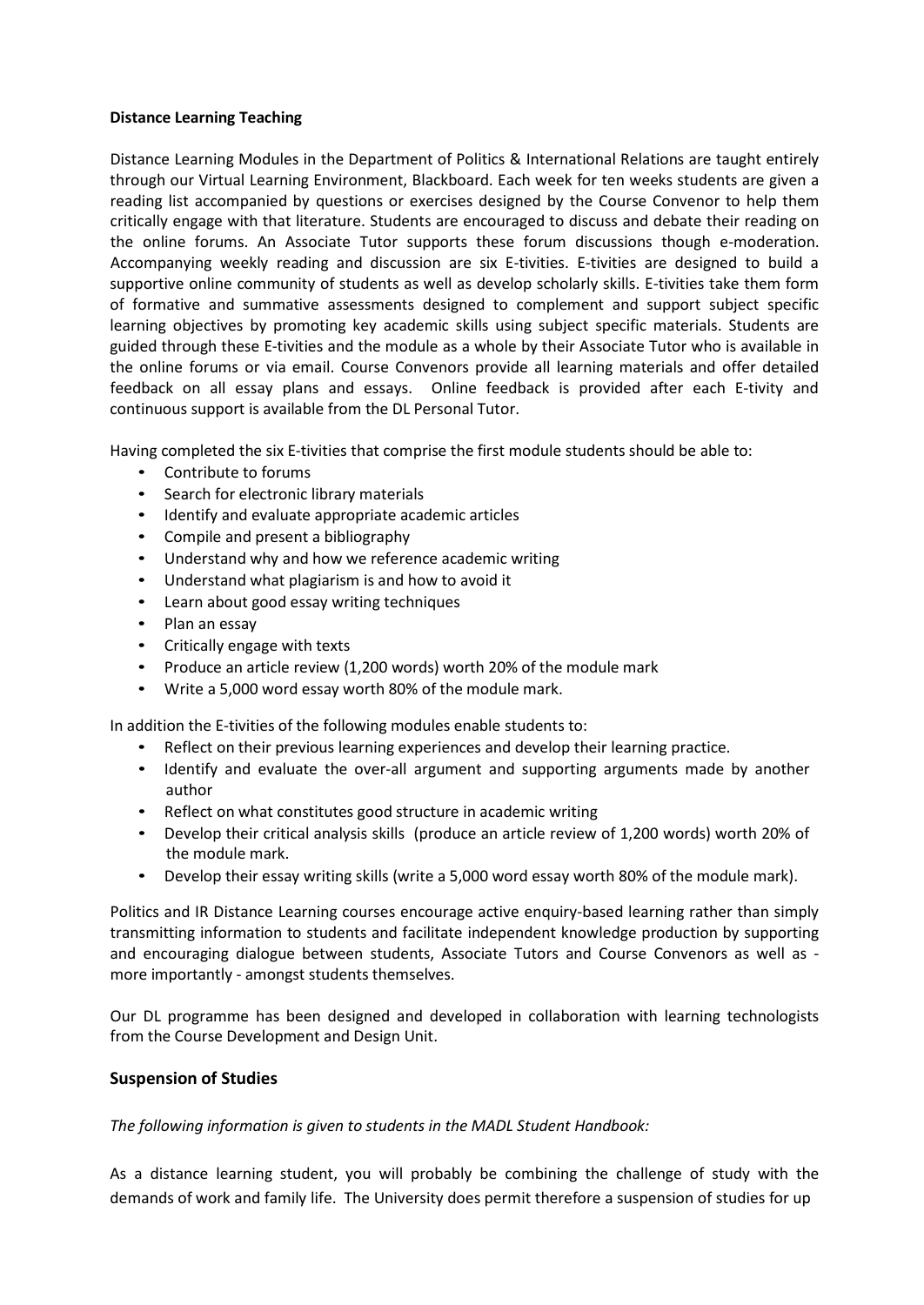to one year. A suspension of studies must be requested in writing to [css-dl@le.ac.uk,](mailto:irdl@le.ac.uk) stating the reason for the suspension request. Suspension periods are included in periods of registration.

Where possible, it is preferred that a suspension of studies is planned between taught modules. However, should circumstances arise that make it difficult for students to complete their current module, a suspension of studies may be requested during a module. In such cases the following suspension guidelines apply:

#### **Suspension of Studies during first module:**

| Stage of module suspension of studies is requested                                                                                                                         | <b>Suspension Guidance</b>                                                                                                                                                                                                                                                                    |
|----------------------------------------------------------------------------------------------------------------------------------------------------------------------------|-----------------------------------------------------------------------------------------------------------------------------------------------------------------------------------------------------------------------------------------------------------------------------------------------|
| Up-to submission of e-tivity 5:                                                                                                                                            | Student suspends to repeat the module in full or part<br>(as agreed with their personal tutor) in a subsequent<br>semester.                                                                                                                                                                   |
| After submission of e-tivity 5 and up to seven days<br>prior to the e-tivity 6 submission date (with mitigating<br>circumstances only):                                    | If your studies have been affected by mitigating<br>circumstances you can request to suspend for 6 or 12<br>months and return to active studies in time to submit<br>e-tivity 6 in line with a later intake. This request is<br>subject to approval by the Mitigating Circumstances<br>Panel. |
| Suspension of studies is not permitted on a module<br>after the e-tivity 6 submission date (unless suspension<br>is recommended by the mitigating circumstances<br>panel): | If you have missed the deadline to submit e-tivity 6<br>and do not have any mitigating circumstances then<br>this assessment will fall under the non-submission<br>process.                                                                                                                   |

# **Suspension of Studies during the following modules:**

| Stage of module suspension of studies is requested                                                                                      | <b>Suspension Guidance</b>                                                                                                                                                                                                                                                                                                                                                        |
|-----------------------------------------------------------------------------------------------------------------------------------------|-----------------------------------------------------------------------------------------------------------------------------------------------------------------------------------------------------------------------------------------------------------------------------------------------------------------------------------------------------------------------------------|
| Up-to submission of e-tivity 3:                                                                                                         | Student suspends to repeat the module in full in a<br>subsequent semester.<br>If the optional module is not available in the semester<br>that the student is due to return, a new module is<br>chosen.                                                                                                                                                                            |
| After submission of e-tivity 3 and prior to e-tivity 5<br>submission date (with mitigating circumstances only):                         | If your studies have been affected by mitigating<br>circumstances you can request to suspend for 6 or 12<br>months and return to active studies in time to submit<br>e-tivity 6 in-line with a later intake. This request is<br>subject to approval by the Mitigating Circumstances<br>Panel.<br>Students should attempt completion of e-tivity 5 prior<br>to suspending studies. |
| After submission of e-tivity 5 and up to seven days<br>prior to the e-tivity 6 submission date (with mitigating<br>circumstances only): | If your studies have been affected by mitigating<br>circumstances you can request to suspend for 6 or 12<br>months and return to active studies in time to submit<br>e-tivity 6 in line with a later intake. This request is<br>subject to approval by the Mitigating Circumstances<br>Panel.                                                                                     |
| Suspension of studies is not permitted on a module                                                                                      | If you are unable to submit e-tivity 6 and do not have                                                                                                                                                                                                                                                                                                                            |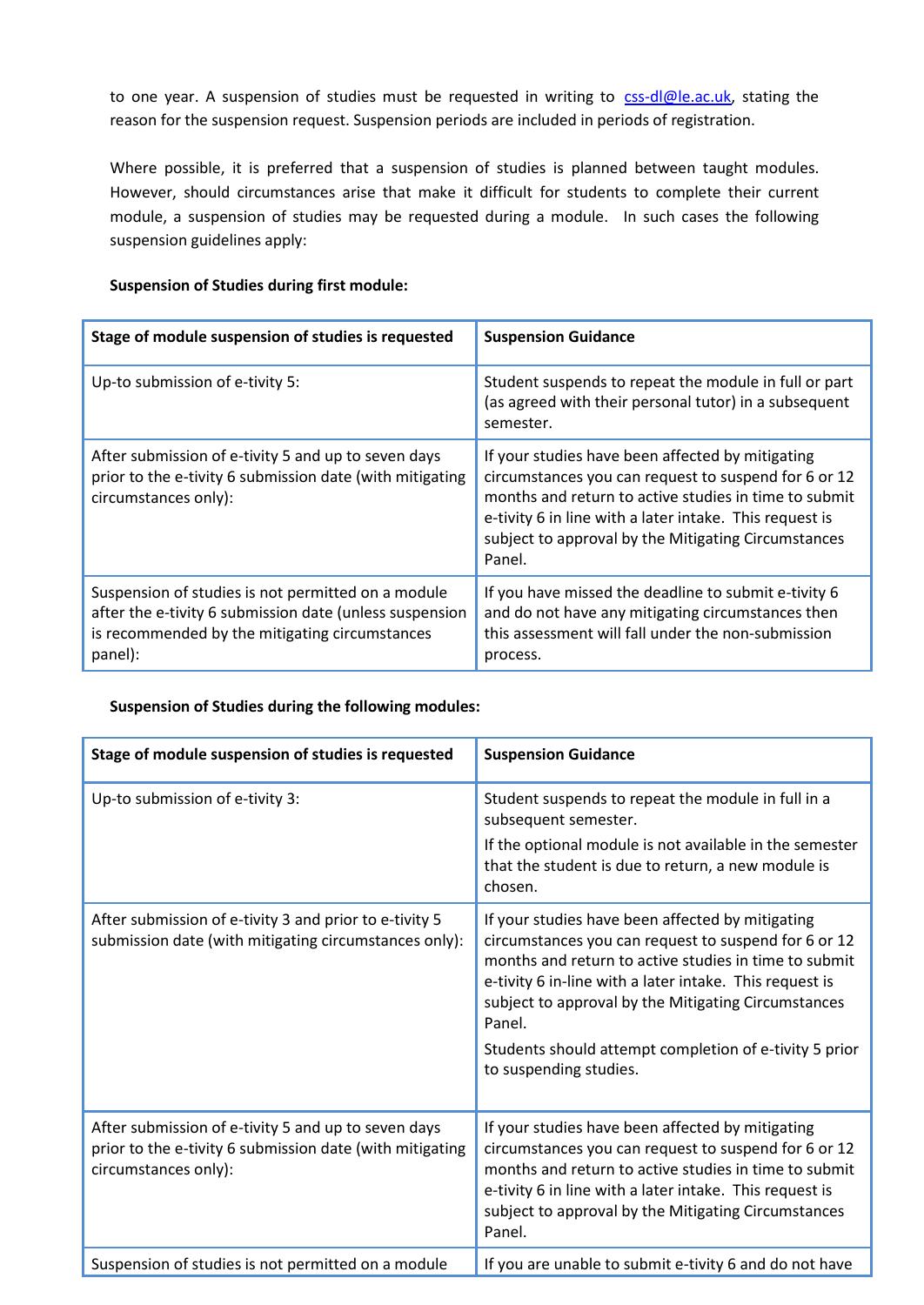|                                                | after the e-tivity 6 submission date (unless suspension $\parallel$ any mitigating circumstances then this assessment will |
|------------------------------------------------|----------------------------------------------------------------------------------------------------------------------------|
| is recommended by the mitigating circumstances | fall under the non-submission process.                                                                                     |
| panel):                                        |                                                                                                                            |

# **Appendix 2: Module Specifications**

Module specifications are attached.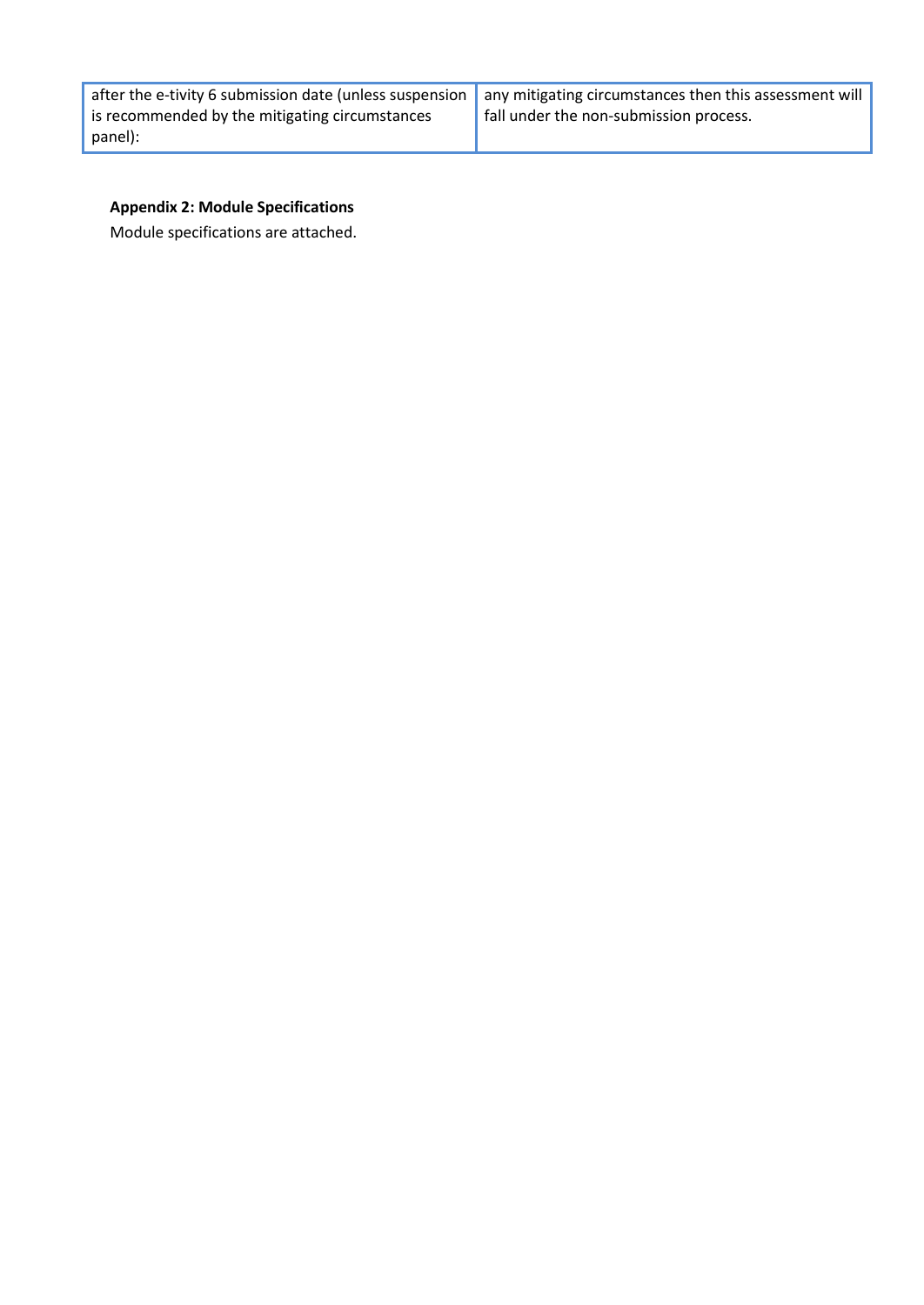**Appendix 3: A Brief Guide to Distance Learning in the Department of Politics and International Relations.**

The following information will be supplied to all DL students registered on the programme:

# **A Brief Guide to the Distance Learning MA in Intelligence and Security**

# **Your modules**

Students registered for the MA complete four taught modules and a dissertation. Taught modules last approximately **15 weeks** and are studied in the following sequence:

- 1. PL7540 Intelligence: Key Concepts and Debates
- 2. PL7541 Intelligence Technique and Tradecraft
- 3. PL7542 Intelligence Failure
- 4. PL7543 Intelligence Ethics

# **Your Dissertation**

All MA Degrees require students to complete a 12,000 - 15,000 word dissertation.

Each taught module is followed by a **Dissertation Module** which lasts approximately **six weeks.** 

Dissertation Modules are designed to support and facilitate your independent dissertation research. They are not credit-bearing but they are compulsory.

You may progress to the dissertation writing up stage and dissertation submission once you have successfully completed your four taught modules.

# **How your modules are taught**

Distance Learning modules in the Department of Politics and International Relations are taught entirely through our Virtual Learning Environment, **Blackboard**.

You are provided with a weekly reading list accompanied by questions or exercises designed by the **Course Convenor** to get you thinking and help you engage critically with that week's literature.

The best way to make sense of what you read is to discuss it with others. Learning is a collaborative process and this is why the **online forums** accessed through Blackboard are central to our teaching. Each week you should use these forums to discuss your reading, ask questions, share ideas and debate arguments.

Contributing to forums isn't compulsory but if you choose not to participate you miss out on an important part of your own learning process and deprive your classmates of a vibrant and engaging